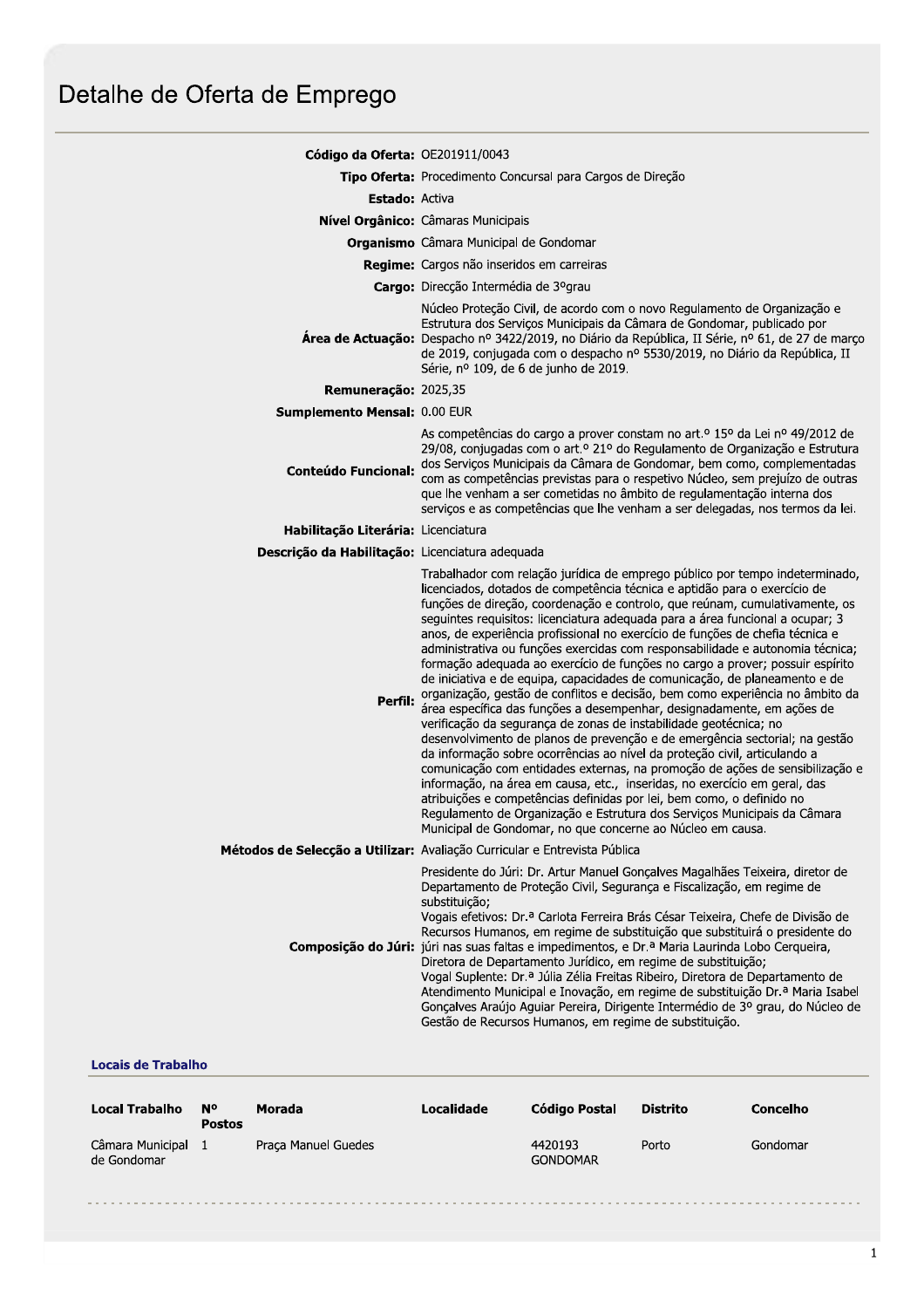# Requisit by telegast as  $\#$  J valid if  $\epsilon$  - Os constantes no artigo 12° e n.º 3 do art.º 4° da Lei n.º49/2012, de 29 de agosto.

## Requisitos de Nacionalidade: Sim

Jornal Oficial/Orgão de Comunicação Diário da República / Jornal "O Público" Social:

#### Apresentação de Candidaturas

Local: Município de Gondomar

Formalização da Candidatura: As candidaturas deverão ser formalizadas, a contar do 1.º dia útil da publicitação na BEP e pelo prazo de 10 dias úteis, mediante requerimento dirigido ao senhor Presidente da Câmara Municipal de Gondomar, e entregue pessoalmente nos serviços do Balcão Único, sito na Praça do Cidadão - Gondomar ou remetido por correio registado com aviso de receção, para Câmara Municipal de Gondomar, Praça Manuel Guedes, 4420-193 Gondomar, ou enviado por email para o seguinte endereço de correio eletrónico: recrutamento@cm-gondomar.pt., até ao último dia do prazo de candidaturas referido na BEP, mediante preenchimento de formulário próprio, disponível no site da Câmara Municipal de Gondomar (www.cmgondomar.pt), devendo constar, obrigatoriamente, os seguintes elementos: Identificação completa do candidato ou seja, nome completo, estado civil, profissão, data de nascimento, nacionalidade, filiação, número e data do Bilhete de Identidade/Cartão Cidadão, bem como o seu serviço emissor, número de contribuinte, residência completa incluindo o código postal, contacto telefónico e endereço eletrónico, caso exista; habilitações académicas; categoria e relação jurídica de emprego público que detêm; serviço e local onde desempenha funções e identificação do procedimento concursal a que se candidata e respetiva publicitação na BEP. Não serão aceites candidaturas cujos formulários não estejam devidamente identificados e assinados Deverão entregar, anexo ao formulário de candidatura, sob pena de a candidatura não ser considerada, os seguintes documentos: a) Curriculum vitae detalhado, datado e assinado, do qual conste, designadamente, a identificação completa, as habilitações literárias e profissionais, com a indicação das funções que exerce, bem como as que exerceu, com indicação dos períodos de duração e atividades relevantes, a formação profissional detida, com indicação das ações de formação finalizadas, entidades que as promoveram, duração e datas de realização, juntando cópias dos respetivos certificados, sob pena de os mesmos não serem considerados, bem como qualquer outro elemento que considere relevante para a apreciação curricular a fazer;

b) Fotocópia do certificado das habilitações académicas, onde conste que concluiu a licenciatura e a nota final de licenciatura/mestrado;

c) Fotocópia dos certificados de formação profissional frequentada e mencionadas no curriculum vitae:

d) Declaração devidamente autenticada e atualizada (reportada ao prazo estabelecido para a apresentação de candidaturas) emitida pelo servico ou organismo a que o candidato se encontra vinculado, onde conste inequivocamente a natureza do vínculo à Administração Pública, a antiguidade na categoria e/ou carreira e, ainda, o conteúdo funcional, com especificação das tarefas e responsabilidades inerentes ao posto que ocupa e a avaliação de desempenho obtida nos últimos três anos (menções qualitativas e quantitativas).

**Contacto: 224660500** 

Data de Publicação 2019-11-05

**Data Limite: 2019-11-18** 

Observações Gerais: A V I S O

## RECRUTAMENTO DE CARGO DE DIRECÃO INTERMÉDIA DE 3º GRAU NÚCLEO DE PROTEÇÃO CÍVIL

Para efeitos do disposto no n.º 1 do art.º 21º da Lei n.º 2/2004 de 15 de janeiro, alterada e republicada pela Lei nº 64/2011, de 22 de dezembro, na sua atual redação, adaptado à Administração Local pela Lei n.º 49/2012 de 29 de agosto, na sua atual redação, torna-se público que, em conformidade com a proposta apresentada e aprovada em reunião de Assembleia Municipal, no dia 25 de julho de 2019 e por meu despacho datado de vinte e seis de julho de 2019, foi autorizada a abertura do procedimento de recrutamento e seleção, para provimento do cargo de Direção Intermédia de 3º Grau, do Núcleo Proteção Civil. Requisitos Legais: - art.º 4º, nº 2 e 3 da Lei nº 49/2012, de 29 de agosto conjugado com o nº 1 do art.º 22º do Regulamento de Organização e Estrutura dos Serviços Municipais da Câmara de Gondomar, publicado, por Despacho nº 3422/2019, no Diário da República, II Série, nº 61, de 27 de março de 2019.

Área de Atuação: Núcleo Proteção Civil, de acordo com o novo Regulamento de Organização e Estrutura dos Serviços Municipais da Câmara de Gondomar, publicado por Despacho nº 3422/2019, no Diário da República, II Série, nº 61, de 27 de março de 2019, conjugada com o despacho nº 5530/2019, no Diário da República, II Série, nº 109, de 6 de junho de 2019. Remuneração: 2.025,35€

Suplemento Mensal: 0,00€

Conteúdo Funcional: As competências do cargo a prover constam no art.º 15º da Lei nº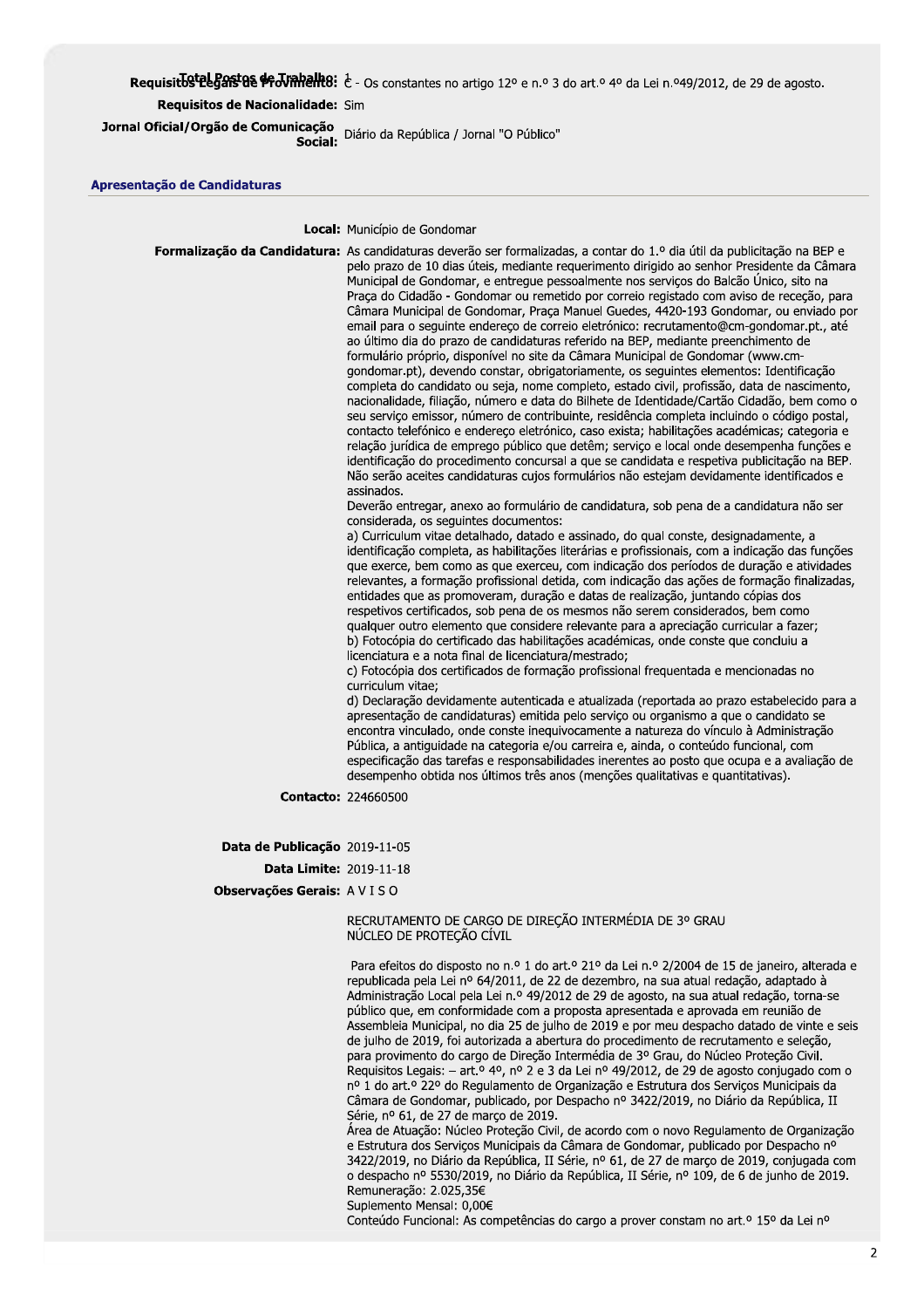49/2012 de 29/08, conjugadas com o art.º 21º do Regulamento de Organização e Estrutura dos Serviços Municipais da Câmara de Gondomar, bem como, complementadas com as competências previstas para o respetivo Núcleo, sem prejuízo de outras que lhe venham a ser cometidas no âmbito de regulamentação interna dos serviços e as competências que lhe venham a ser delegadas, nos termos da lei.

Habilitação Literária: Licenciatura ou grau académico superior.

Descrição da Habilitação: Licenciatura adequada.

Perfil Pretendido: Trabalhador com relação jurídica de emprego público por tempo indeterminado, licenciados, dotados de competência técnica e aptidão para o exercício de funções de direção, coordenação e controlo, que reúnam, cumulativamente, os seguintes requisitos: licenciatura adequada para a área funcional a ocupar; 3 anos, de experiência profissional no exercício de funções de chefia técnica e administrativa ou funções exercidas com responsabilidade e autonomia técnica; formação adequada ao exercício de funções no cargo a prover; possuir espírito de iniciativa e de equipa, capacidades de comunicação, de planeamento e de organização, gestão de conflitos e decisão, bem como experiência no âmbito da área específica das funções a desempenhar, designadamente, em ações de verificação da segurança de zonas de instabilidade geotécnica; no desenvolvimento de planos de prevenção e de emergência sectorial; na gestão da informação sobre ocorrências ao nível da proteção civil, articulando a comunicação com entidades externas, na promoção de ações de sensibilização e informação, na área em causa, etc., inseridas, no exercício em geral, das atribuições e competências definidas por lei, bem como, o definido no Regulamento de Organização e Estrutura dos Serviços Municipais da Câmara Municipal de Gondomar, no que concerne ao Núcleo em causa.

Métodos de seleção a utilizar: Avaliação Curricular e Entrevista Pública.

Avaliação Curricular: visa avaliar as aptidões profissionais dos candidatos para o exercício do cargo a prover, com base na análise do respetivo curriculum vitae, tendo em conta os seguintes parâmetros: Habilitação Académica, Formação Profissional, Experiência Profissional Pública/Autárquica, Experiência Profissional em cargos dirigentes, bem como experiência profissional no desempenho de funções similares.

Entrevista Profissional: visa avaliar, numa relação interpessoal e de forma objetiva e sistemática, as aptidões profissionais e pessoais dos candidatos, bem como os conhecimentos/experiência das funções a exercer, tendo por base avaliar em termos gerais as qualidades intelectuais, contacto e comunicação, atitude profissional e cultura, cujos fatores de apreciação atenderão à adequação do perfil pessoal dos candidatos ao exercício do cargo a prover. Os fatores a ponderar na entrevista são: Orientação para Resultados (OR), Planeamento e Organização/Liderança e Gestão de Pessoal (POLGP), Conhecimentos Especializados e Experiência (CEE) e Comunicação/Negociação e Persuasão (CNP). Composição do Júri:

Presidente do Júri: Dr. Artur Manuel Goncalves Magalhães Teixeira, diretor de Departamento de Proteção Civil, Segurança e Fiscalização, em regime de substituição;

Vogais efetivos: Dr.ª Carlota Ferreira Brás César Teixeira. Chefe de Divisão de Recursos Humanos, em regime de substituição que substituirá o presidente do júri nas suas faltas e impedimentos, e Dr.ª Maria Laurinda Lobo Cerqueira, Diretora de Departamento Jurídico, em regime de substituição;

Vogal Suplente: Dr.<sup>a</sup> Júlia Zélia Freitas Ribeiro, Diretora de Departamento de Atendimento Municipal e Inovação, em regime de substituição Dr.ª Maria Isabel Gonçalves Araújo Aquiar Pereira, Dirigente Intermédio de 3º grau, do Núcleo de Gestão de Recursos Humanos, em regime de substituição.

Local de Trabalho: Município de Gondomar.

Prazo de candidaturas: A data limite para apresentação de candidaturas é de 10 dias úteis a contar da data da publicação deste aviso na Bolsa de Emprego Público.

Formalização de candidaturas: As candidaturas deverão ser formalizadas, a contar do 1.º dia útil da publicitação na BEP e pelo prazo de 10 dias úteis, mediante requerimento dirigido ao senhor Presidente da Câmara Municipal de Gondomar, e entregue pessoalmente nos serviços do Balcão Único, sito na Praça do Cidadão - Gondomar ou remetido por correio registado com aviso de receção, para Câmara Municipal de Gondomar, Praça Manuel Guedes, 4420-193 Gondomar, ou enviado por email para o seguinte endereço de correio eletrónico: recrutamento@cm-gondomar.pt., até ao último dia do prazo de candidaturas referido na BEP, mediante preenchimento de formulário próprio, disponível no site da Câmara Municipal de Gondomar (www.cm-gondomar.pt), devendo constar, obrigatoriamente, os seguintes elementos: Identificação completa do candidato ou seja, nome completo, estado civil, profissão, data de nascimento, nacionalidade, filiação, número e data do Bilhete de Identidade/Cartão Cidadão, bem como o seu serviço emissor, número de contribuinte, residência completa incluindo o código postal, contacto telefónico e endereço eletrónico, caso exista; habilitações académicas; categoria e relação jurídica de emprego público que detêm: servico e local onde desempenha funcões e identificação do procedimento concursal a que se candidata e respetiva publicitação na BEP.

Não serão aceites candidaturas cujos formulários não estejam devidamente identificados e assinados.

Deverão entregar, anexo ao formulário de candidatura, sob pena de a candidatura não ser considerada, os seguintes documentos:

a) Curriculum vitae detalhado, datado e assinado, do qual conste, designadamente, a identificação completa, as habilitações literárias e profissionais, com a indicação das funções que exerce, bem como as que exerceu, com indicação dos períodos de duração e atividades relevantes, a formação profissional detida, com indicação das ações de formação finalizadas, entidades que as promoveram, duração e datas de realização, juntando cópias dos respetivos certificados, sob pena de os mesmos não serem considerados, bem como